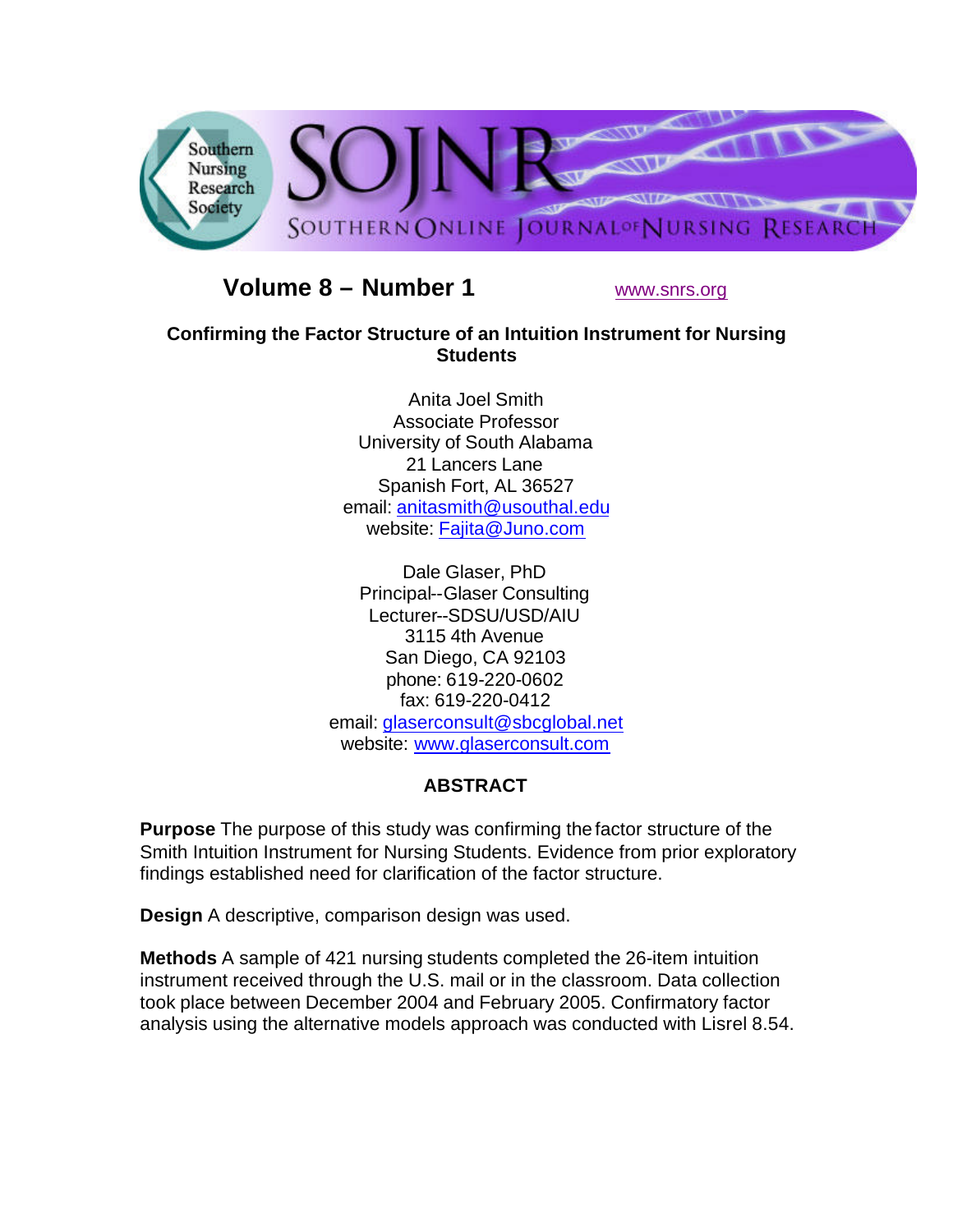**Findings** A seven-factor model obtained the best fit. The factors were labeled as Good Feelings, Spiritual Connections, Reading Cues, Bad Feelings, Physical Awareness, Physical Feelings that Alert, and Sensing Energy.

**Conclusion** Statistical findings highlighted complexity of factor structure and the difficulty in identifying all possible factors being measured by instrument. The seven factor model was adequate and supports construct validity but further testing is necessary. Confirmatory findings provided insight into timing of physical sensations and emotions. Clarifying the emotions and sensation associated with intuition serves as an impetus to promote the recognition of intuitive abilities among nursing students.

**Key words**: Intuition Instrument, Psychometric Evaluation, Nursing Students, and Confirmatory Factor Analysis

### **Confirming the Factor Structure of an Intuition Instrument for Nursing Students**

Intuition is acknowledged as a source of knowledge for practicing nurses. It is categorized as personal knowledge,**<sup>1</sup>** aesthetic knowledge,**<sup>2</sup>** and tacit knowledge.**<sup>3</sup>** In addition to being defined as a source of knowing, intuition is identified as an affective component of critical thinking**4-5** and serves an important role in making clinical judgments.**6-7** Critical thinking and clinical judgment are essential outcomes of the educational setting, thus demonstrating the need to foster and promote the recognition of intuitive abilities among nursing students.

For the past twenty years, there has been a repeated request in the nursing literature to include intuition in nursing curricula.**8-11** Mind quieting exercises,**<sup>8</sup>** journal writing, group brainstorming, and sharing intuitive exemplars**<sup>10</sup>** are examples of methods that foster intuitive abilities. Curriculum and pedagogical strategies are suggested for promoting intuition in the nursing program. Ruth-Sahd**<sup>12</sup>** identifies 12 pedagogical strategies to include in a multicultural curriculum. Strategies that are easily introduced include (a) sharing intuitive experiences with students, (b) creating a climate of curiosity and questioning that focuses on the experiences of the student, (c) promoting creativity, a futuristic perspective, and tolerance for uncertainty among the students, (d) developing objectives that focus on process and pattern recognition, (e) including intuitive experiences within the nursing process, and (f) encouraging students to assess patients using their sense and intuitive hunches.**<sup>12</sup>** McCormack**<sup>13</sup>** also proposes a curriculum framework which encompasses methods of being receptive to intuition.

There are a myriad of feelings and sensations associated with intuition use, which is evident fromthe findings of qualitative nursing studies.<sup>7, 14-17</sup> Through an experimental approach, McCraty, Atkinson, and Bradley**<sup>18</sup>** explored the electrophysiological evidence of intuition and their findings indicate both the heart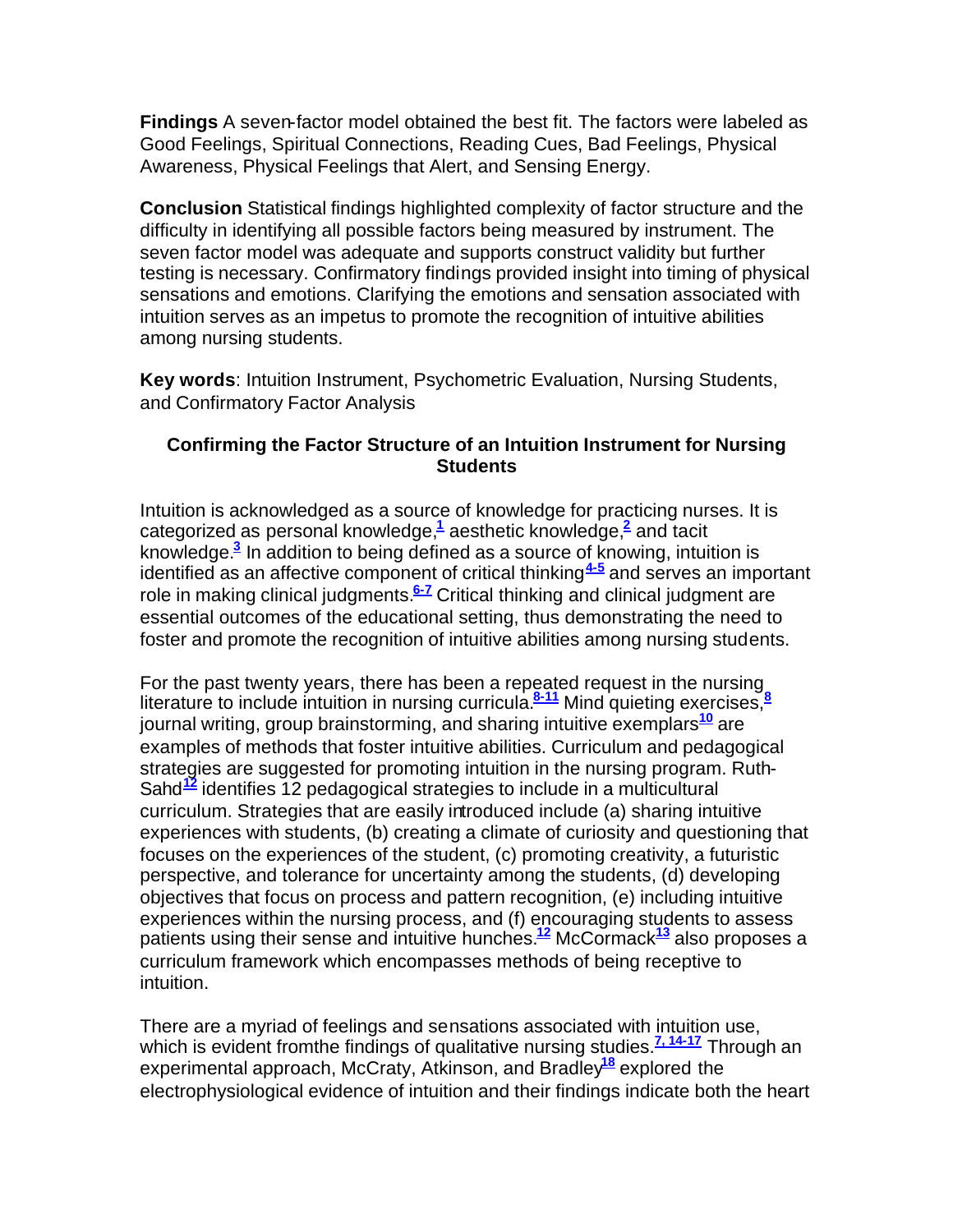and brain are involved in receiving, processing, and decoding intuitive information. McKinnon**<sup>19</sup>** presents neuro-scientific findings illustrating the relationship between thoughts and feelings and emphasizes the importance of paying attention to feelings associated with fear and apprehension when making clinical judgments.

In addition to qualitative studies and bio-physiological studies, instrument development is another modality to explore the sensations and feelings associated with intuition use. Instrument development involves the conceptualization of a concept with subsequent psychometric testing to establish reliability and validity. Instrumentation provides a means to operationalize a complex concept such as intuition. An intuition measure can be used as educational tool to assist nursing students in recognizing the feelings and sensations related to intuition use.

#### *History of Instrument Development*

The Smith Intuition Instrument for Nursing Students was developed because the available nursing intuition measures**20-22** had scale items primarily directed at the practicing nurse. The conceptualization of intuition for instrument development included a multidisciplinary review of the theoretical and empirical intuition literature as well as an examination of the existing intuition measures. For instrument development, intuition was defined as a source of nonlinear knowledge that originates from emotional awareness, physical awareness, or making connections at either a physical or spiritual level.**<sup>23</sup>** The emphasis of the instrument development was on the feelings and sensations associated with intuition use rather than on the reliance on past experiences.

From the review of literature, three measurable dimensions of intuition were identified: emotional awareness, physical awareness, and making connections at the physical and/or spiritual level. Emotional awareness is defined as a knowing that comes through emotions and empathy. Physical awareness is the knowing that comes from body sensations and interpreted by the five sense organs. Making connections is the sensing of a relationship on a physical or spiritual level. Physical connections include an understanding of body language or nonverbal communication. Spiritual connections emphasize the universal and spiritual connectedness of humans and the sensing of energy or energy fields.**<sup>23</sup>**

The Content Validity Index for the created items in the original instrument was .86.**<sup>23</sup>** Psychometric evaluation of the developed instrument included two separate administrations of the instrument in samples of nursing students, who were members of the National Student Nurse Association (NSNA). Table 1 provides a summary of the two psychometric evaluations of the intuition instrument.**23-24** Statistical findings from both exploratory studies demonstrated construct validity for the newly developed instrument even though the psychometric evaluation resulted in more than three factors.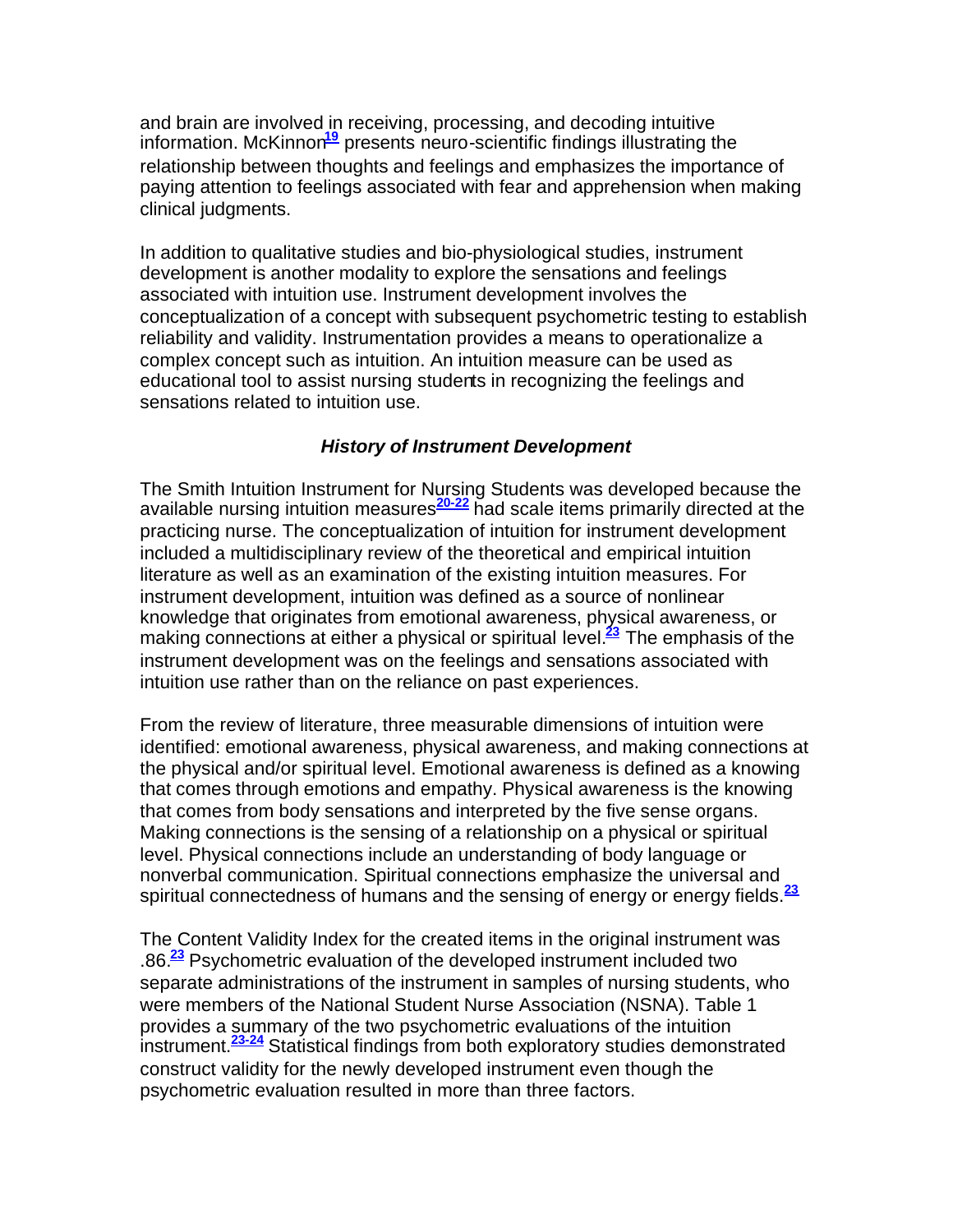#### *Purpose*

The purpose of this study was to confirm the factor structure of the Smith Intuition Instrument for Nursing Students using confirmatory factor analysis with an alternative model approach**.** The ability to postulate models allowed researcher to manipulate instrument items based on previous empirical data in order to clarify the factors that described the feelings and sensations associated with intuition use by nursing students.

#### *Design*

A descriptive, comparison design was used and a sample of nursing students received the intuition instrument and written consent via U.S. mail or in a classroom setting. Data were collected between December 2004 and February 2005. The items for the 26-item intuition instrument have 5 responses, (1) never, (2) rarely, (3) sometimes, (4) often, and (5) always. The five responses were the same for all psychometric evaluations. Written directions were provided. Students were instructed to check responses reflecting the frequency of behaviours as they applied to their clinical and life experiences. The instrument is measuring use of intuitive abilities in patient care scenarios.

Institutional Review Board approval and permission from the Director and President of the National Student Nurse Association were obtained prior to data collection. The nursing students came from two different samples: a randomly generated sample and a sample of convenience. The initial sample consisted of nursing students who were members of the National Student Nurse Association (NSNA), a U.S. organization for nursing students. This group, which was randomly generated by computer using the number representing birth month, received the intuition instrument via the U. S. mail. The instrument and consent was mailed to 1,000 nursing students in January of 2005. Of the 1,000 members, 500 were enrolled in associate degree programs and 500 enrolled in bachelors of nursing programs. A stamped self –addressed envelope and raffle ticket for a \$100 gift certificate to Amazon.com were included to increase response rate. The mailing of 1,000 instruments resulted in a 31.6% response rate.

A convenient sample of nursing students, who were enrolled in an associate degree-nursing program located in the northeast, completed the instrument as an in- class activity in December 2004. No grade was attached to this activity and participation was voluntary. The signed consent form confirmed that a grade was not attached to this in class activity.

#### *Sample*

The self-selected sample of 421 students was predominately female (89%), Caucasian (87%), and between the ages of 18-27 (60%). Forty-six percent were enrolled in a bachelors program and 53% in an associate degree program with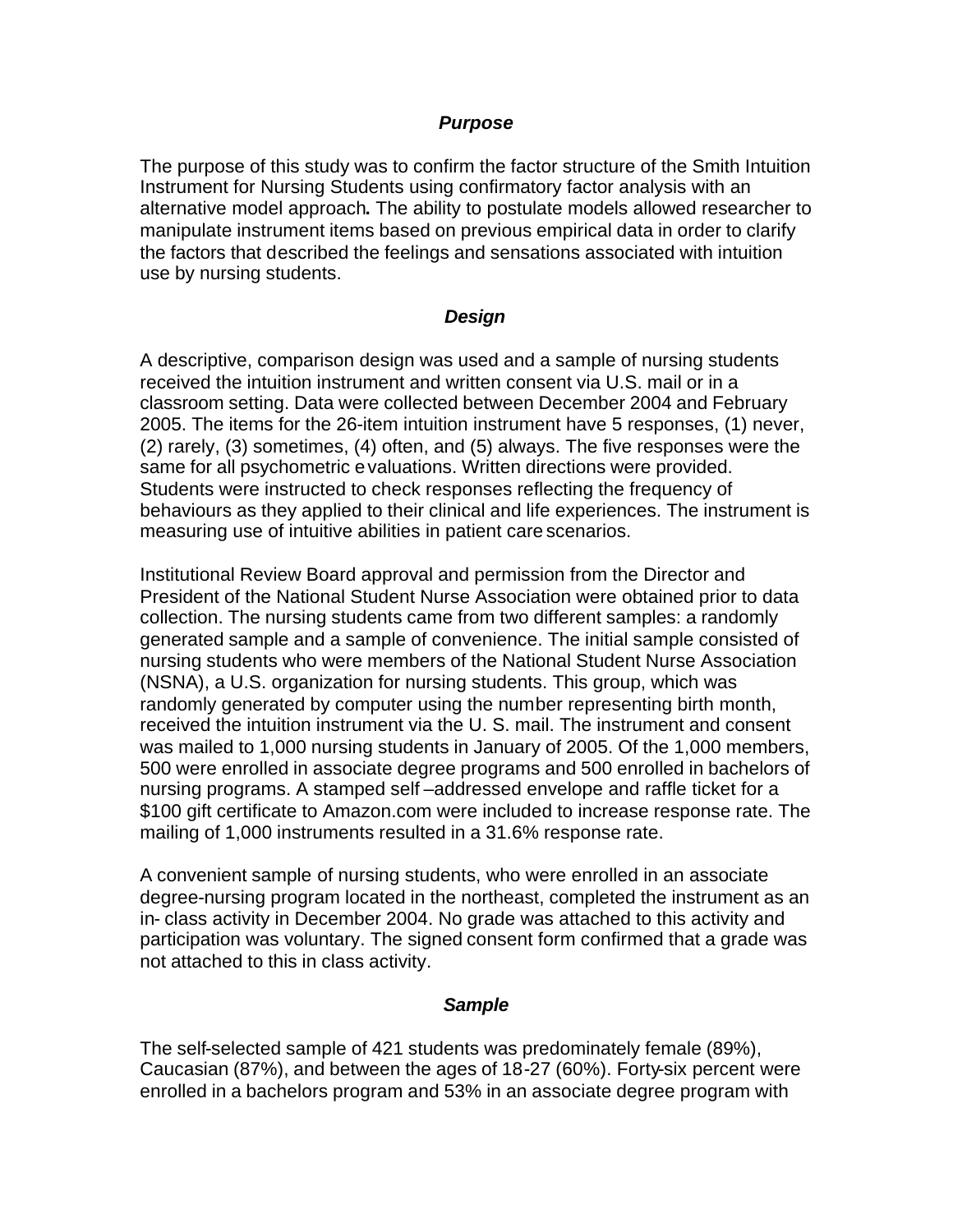93% in their final year of the nursing program. Thirty-seven percent of students worked as a certified nursing assistant, 21% as nurse externs, and 35% had no hospital experience. Three hundred and sixteen students were members of NSNA and returned the completed instrument via mail and 105 nursing completed instrument in the classroom setting. Combining the two samples increased the number of nursing students enrolled in an associate degree program which served to equalize the representation of students from both bachelor and associate degree programs. The key variable that differs between the two samples is how participants were recruited. One group  $(n = 316)$ represented membership in NSNA and a mixed degree-sought pool. It is unknown if students from the in-class sample of ADN students ( $n = 105$ ) were members of the NSNA. Other differences between the groups may relate to diversity, geographic distribution, time for completion, motivation for participation and other factors.

#### *Data Analysis*

Confirmatory factor analysis was conducted with LISREL 8.54 using the SIMPLIS language.**<sup>25</sup>** An alternative model approach was employed and five plausible models examined*.* Two 5-factor models, two 6-factor models, and one 7-factor model were postulated and incorporated the statistical findings from the previous exploratory factor analyses. To assess model fit, various statistics were used to compare the alternative models such as the Root Square Error of Approximation (RMSEA), the Normed Fit Index (NFI), the Relative Fit Index (RFI), Comparative Fit Index (CFI), the Non-Normed Fit Index (NNFI), the Standardized Root Mean Square Residual (SRMR), the Goodness of Fit Index (GFI), and the Akaike Information Criterion (AIC), the latter which can be used to compare nested and non-nested models.**<sup>26</sup>**

#### *Findings*

The seven-factor model demonstrated the best fit indices and incorporated the factors from both exploratory studies. The values for RFI, CFI, and NNFI for the 7-factor model are above .90. The decrease in the AIC value and increase in fit indices as theoretically justified parameters were added suggest the possibility of other latent variables not being captured by factor structure.

Table 2 lists the abbreviated scale items that make up the 7-factor model, the alpha coefficient for each factor, the standardized loadings, error variance, and R 2 . The reliabilities were calculated in SPSS (Version 10.1) for the seven factors and ranged from .66-.87. The coefficients are presented for the resulting factors but more testing of factor structure is warranted. The values for the standardized loadings ranged from a low of .172 (read nonverbal cues) to a high of .725 (nauseous). The R 2 values ranged from .275 (nauseous feeling) to .828 (reading nonverbal cues).The standardized residuals ranged from -5.191 to 9.489. The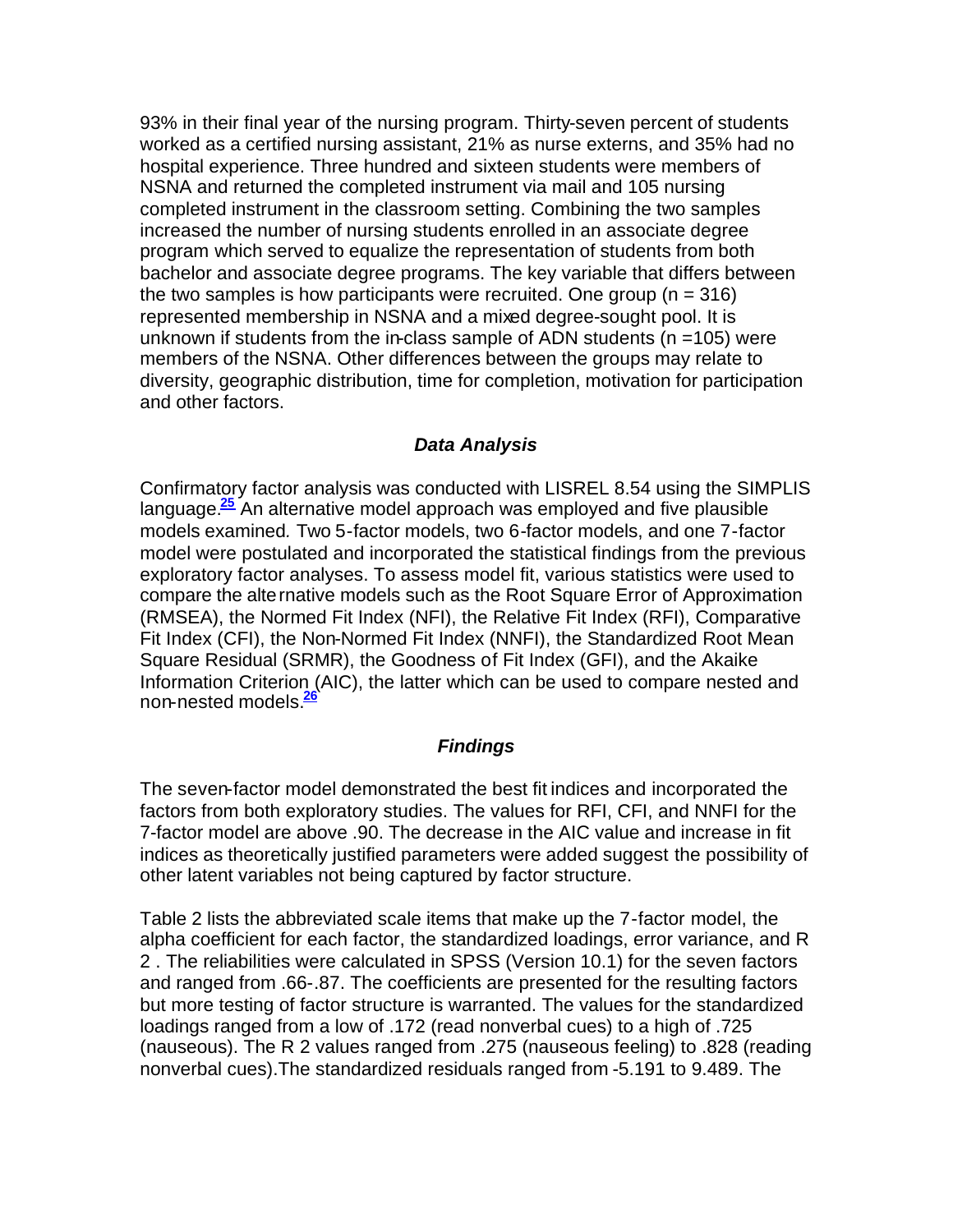high-standardized residuals imply more work is necessary despite some evidence of sufficient fit.

#### *Discussion*

The seven factor model is adequate and supports construct validity but further testing is warranted to determine factors that are not being adequately delineated by factor structure. There may be feelings and sensations associated with intuitive feelings that are not being captured by the created items and resulting factors or there is an overlapping of sensations and feelings that can not be clearly delineated. For example, being anxious about a patient's condition can be described as an emotional feeling or a physical sensation. The difficulty with differentiating between emotional feelings and physical sensations noted in exploratory factor analysis studies continued with the confirmatory factor analysis.

Various feelings and physical sensations make up the dimensions of physical awareness and emotional awareness. The seven-factor model separated the items designated for the dimension of physical awareness into two factors, physical awareness and physical feelings that alert**.** Both labels include "physical" because the items were created originally to represent physical awareness. The factor of physical awareness includes items representing physical sensations experienced *when something is wrong with a patient*, whereas the factor of physical feelings that alert *represents physical sensations that are experienced prior to something going wrong.* The difference between two factors is the *timing* of the physical sensation. More items related to physical awareness need to be created to assist in deciphering the sensations and feelings associated with physical awareness as well as the timing of the sensations and feelings

McCraty, Atkinson, and Bradley**<sup>18</sup>** explored the electrophysiological evidence of intuition using skin conductance, the electroencephalogram, and the electrocardiogram. They documented physiological responses to emotionally arousing stimulus, which occurred before the stimulus was administered. Certain electrophysiological indicators responded to future emotionally arousing stimulus prior to the actual experience. Use of confirmatory factor analysis allowed items to be grouped by timing of sensations. In the exploratory studies, factors did not have items with same stems that described timing of physical sensations.

This analysis clarified the items representing emotional awareness into good and bad feelings. Good feelings are experienced when the patient is stable and bad feelings are associated with a patient's general condition. Timing of emotions is not a component of these items. Making connections continues to include the factors of spiritual connections with the patient, reading cues of patient, and sensing energy of the patient. The dimension of sensing energy re-emerged in the confirmatory factor study, even when postulated alternative models provided a means to insert the two sensing energy items into other factors based on a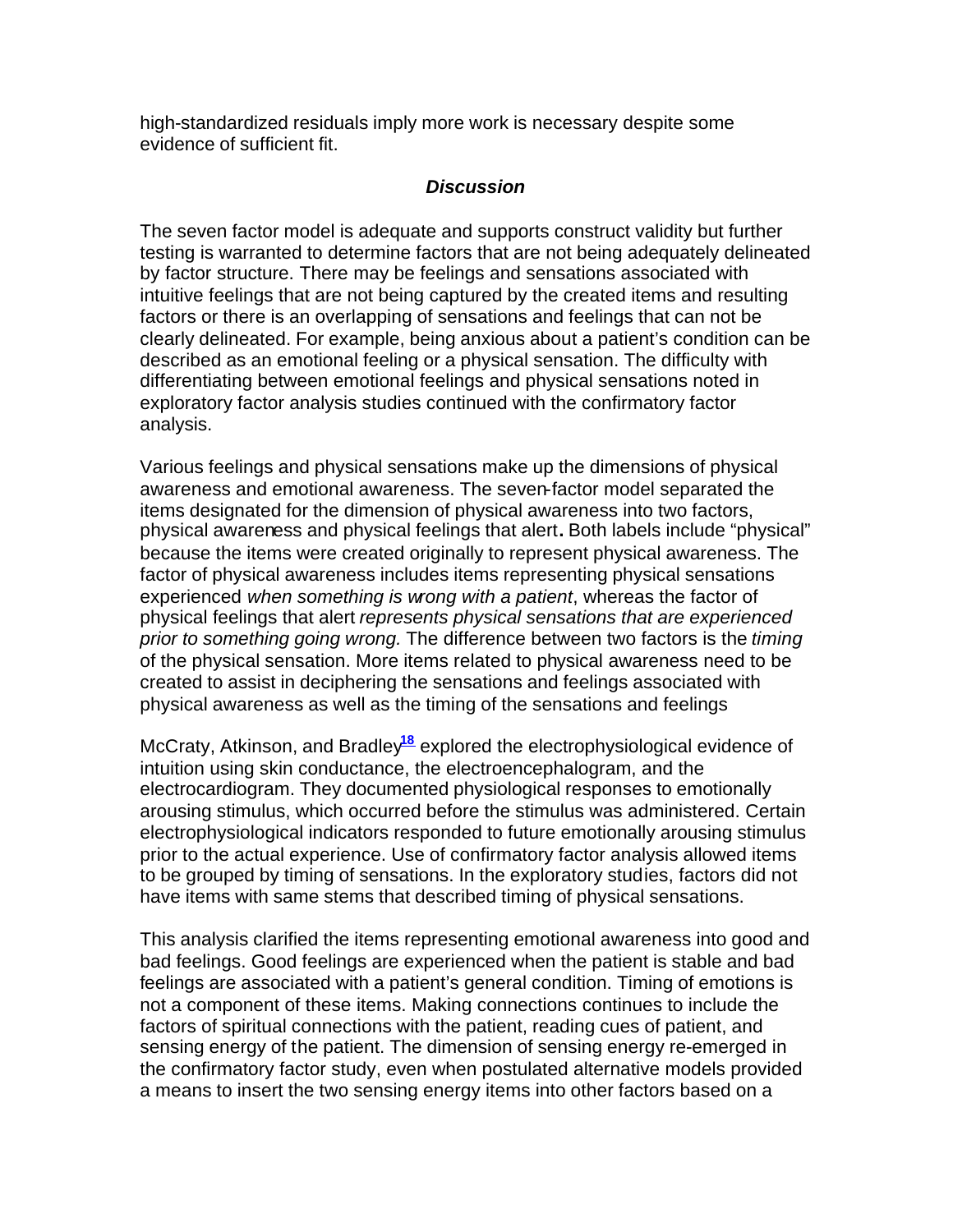previous exploratory findings. Creating additional items for the factor of sensing energy, which has only two items, is necessary for future studies in order to better capture the factor.

A significant finding of the confirmatory analysis is items in each factor have the same stem, (ie, about a patient's condition, when a patient is stable, when something is about to go wrong, or when something is wrong with patient). Grouping of items by stems did not occur with the exploratory factor analyses. When items were initially developed and examined for content validity, the focus of item development was on the feeling, sensation, or connection associated with intuition use. Emphasis needs to be on the timing of intuitive behaviours when additional items are created for future testing.

Limitations of this study include sample self-selection and unknown diversity among nursing students. Large diverse samples of students are difficult to contact due to the protected nature of the student role. The National Student Nurse Association provided access to a large random sample. Mail outs offer the availability of a large random sample but high response rates are difficult to obtain.**<sup>27</sup>**

#### *Conclusion*

The significant contribution of this study is the statistical evidence demonstrating factors relevant to nursing and the utility of nursing intuition among nursing students. However, there is a need to identify other latent variables being measured by the instrument, to clarify the existing factors, and to understand the timing of sensations and feelings associated with intuition, which was not evident by the exploratory analyses. Returning to the item development phase would be beneficial since the findings from both the exploratory and confirmatory studies demonstrated the need (a) to focus on the timing of sensations and emotions, (b) for additional items, and (c) for items representing each factor to have same stem.

A valid and reliable intuition instrument is an important educational tool. A measurement tool provides a quantitative means to explore intuition in samples of nursing students. An intuition instrument helps facilitate the reflection and sharing of intuitive clinical experiences among nursing students. Communication of intuitive feelings is difficult as demonstrated by the deciphering of factors. An instrument provides the words for students to share these experiences and fosters discussion in small groups, such as a post conference. The pursuit to understand the concept and clarify the emotions and sensation associated with intuition use through instrument development serves as an impetus in the development of a conceptual model of intuition . A conceptual model can be used by educators both in academia and practice to facilitate more research on this type of knowing. In additional the conceptual model can provide the structure for nursing curricula that incorporate intuition as a valid way of knowing.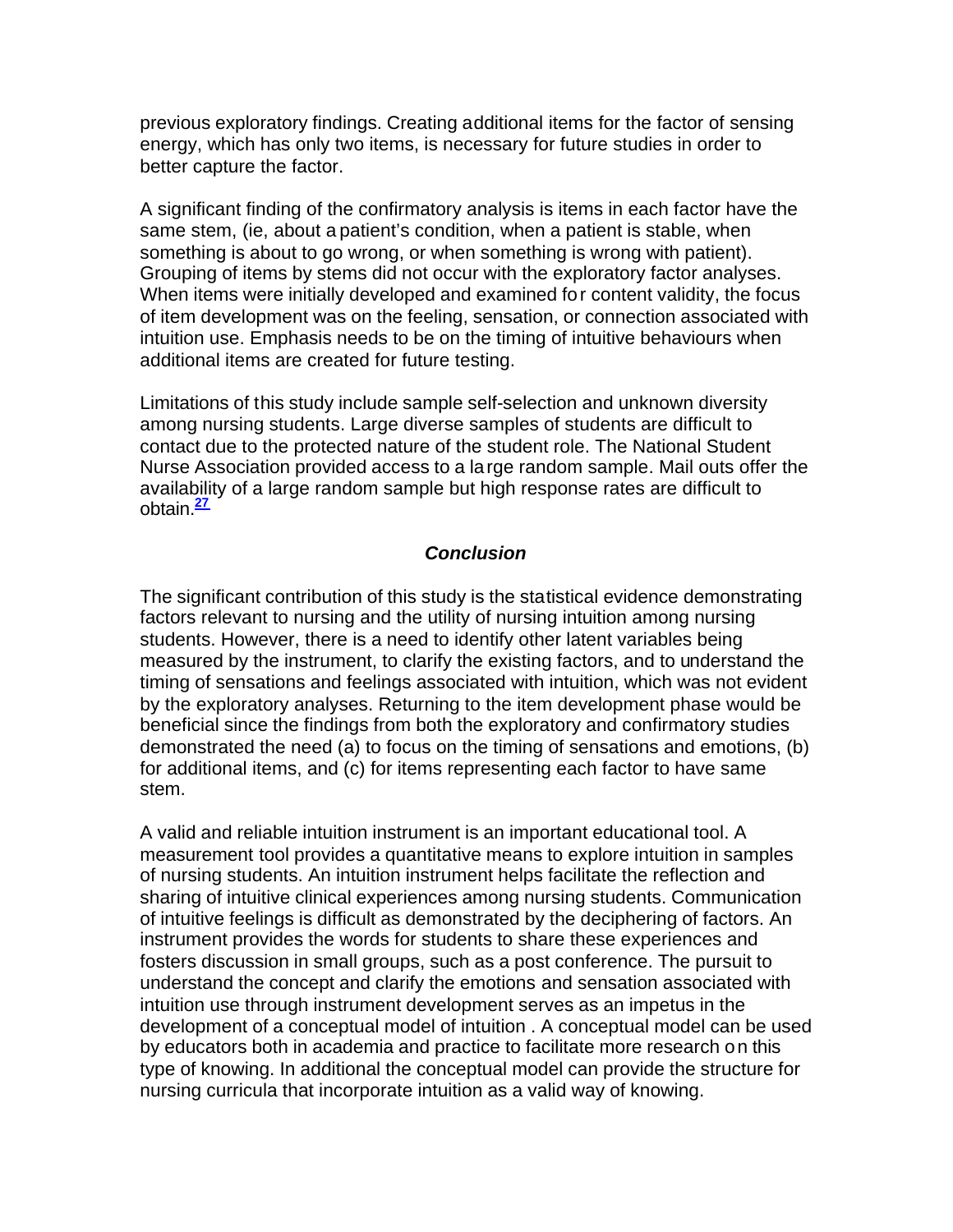#### **References**

- 1. Sweeney, N.M. (1994). Concept Analysis of personal knowledge: application to Nursing education. *Journal of Advanced Nursing, 20,* 917- 934.
- 2. Carper, B.A. (1978). Fundamental patterns of knowing in nursing. *Advances in Nursing Science, 1,* 13-23.
- 3. King, L., & Appleton, J. V. (1997). Intuition: a critical review of the research and rhetoric. *Journal of Advanced Nursing, 26,* 194-202.
- 4. American Association of Colleges of Nurses. (1998). *The essentials of baccalaureate Education for professional nursing practice.* Washington DC: Author.
- 5. Scheffer, B.K. & Rubenfeld, M.G. (2000). *A consensus statement on critical thinking Nursing. Journal of Nursing Education, 39* (8), 352-359.
- 6. Benner, P., & Tanner, C. (1987). Clinical judgment: How expert nurses use intuition. *American Journal of Nursing,* 87, 23-32.
- 7. Schraeder, B., & Fischer, D. K. (1987). Using intuitive knowledge in the neonatal intensive care nursery. *Holistic Nursing Practice, 1* (3), 45-51.
- 8. Rew. L. (1986). Intuition: concept analysis of a group phenomenon. *Advances In Nursing Science, 8* (2), 21-28.
- 9. Ruth-Sahd, L. A. (1993). A modification of Benner's hierarchy of clinical practice: The development of clinical intuition in the novice trauma nurse. *Holistic Nursing Practice, 7* (3), 8-14.
- 10.Beck, C. T. (1998). Intuition in nursing practice: Sharing graduate students' exemplars with undergraduate students. *Journal of Nursing Education, 37* (4), 169-172.
- 11.Ham, S. (2000).A gut feeling? Intuition and critical care nursing. *Intensive and Critical Care Nursing, 16,* 310-318.
- 12.Ruth-Sahd, L.A. (2003). Intuition: A critical way of knowing in a multicultural nursing Curriculum. *Nursing Education Perspective, 24* (3), 129-134.
- 13.McCormack, B. (1993). Intuition: concept analysis and application to curriculum Development. II Application to curriculum development. *Journal of Clinical Nursing, 2,* 11-17.
- 14.Agan, R. D. (1987). Intuitive knowing as a dimension of nursing. *Advances in Nursing, 10*(1), 63-70.
- 15.Davis-Floyd, R., & Davis, E. (1996). Intuition as authoritative knowledge in midwifery and home birth. *Medical Anthropology Quarterly, 10,* 237-269.
- 16.Rew, L. (1988a). Nurses' intuition*. Applied Nursing Research, 1* (1), 27-31.
- 17.Rew, L. (1988b). Intuition in decision-making. *Image: The Journal of Nursing Scholarship, 20* (3), 150-154.
- 18.McCraty, R. , Atkinson, M., & Bradley, R. T. (2004). Electrophysiological evidence of Intuition: Part 2. A system-wide process? *The Journal of Alternative and Complementary Medicine, 10* (2), 325-336.
- 19.McKinnon, J. (2005). Feelings and knowing: Neural scientific perspectives on intuitive practice. *Nursing Standard, 20* (1), 41-46.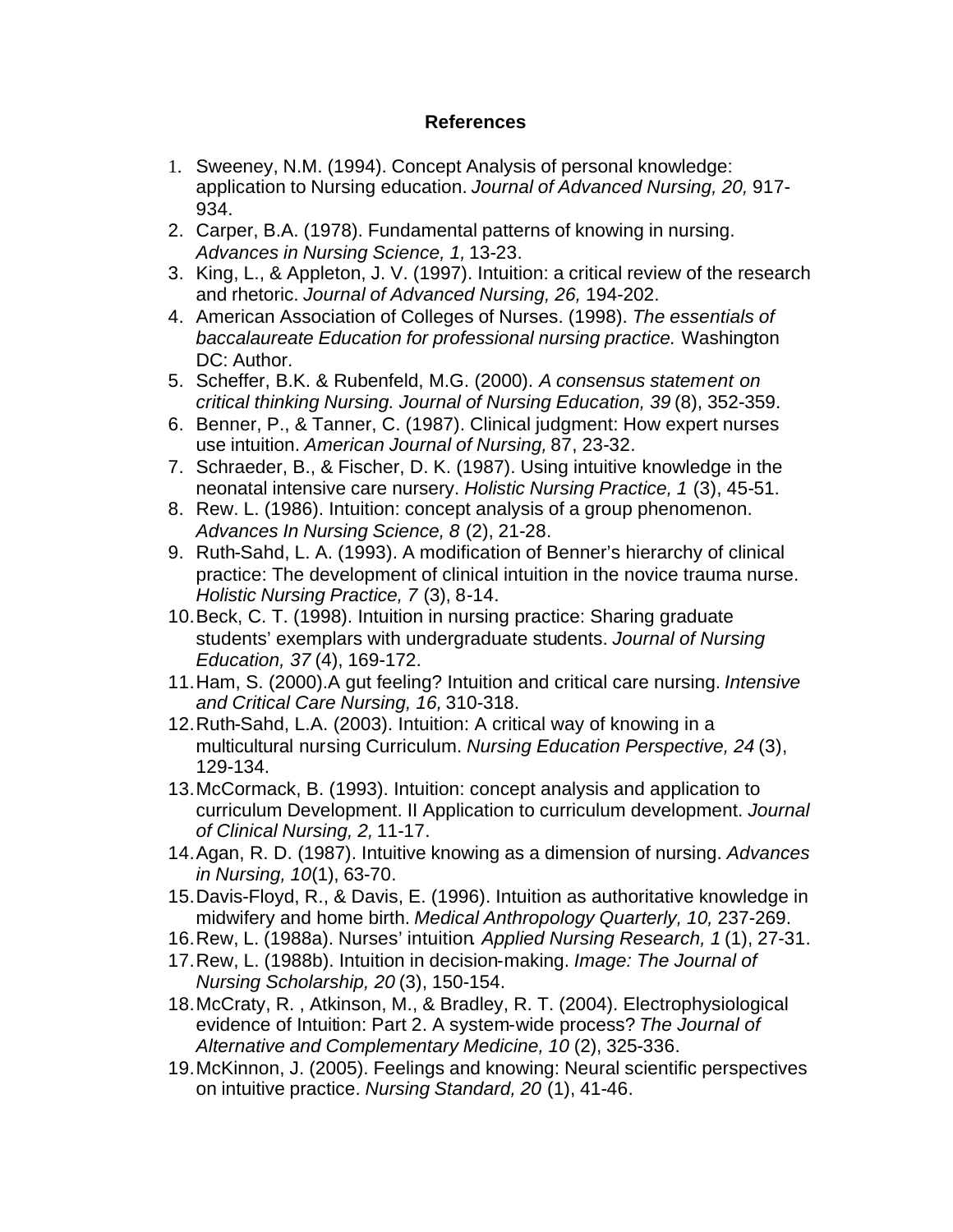- 20.Himaya, J. A. (1991). *Development of an intuition semantic instrument.*  Doctoral dissertation, Texan Woman's University, Denton.
- 21.Miller, V. G. (1993). Measurement of self-perception of intuitiveness. *Western Journal of Nursing Research, 15* (5), 595-606.
- 22.Rew, L. (2000). Acknowledging intuition in clinical decision making. *Journal of Holistic Nursing, 18* (2), 94-108.
- 23.Smith, A. J., Thurkettle, M.A., & dela Cruz, F.A. (2004). Use of intuition by nursing students: Instrument development and testing. *Journal of Advanced Nursing, 47* (6), 614-622.
- 24.Smith, A.J. (2006). Continued psychometric evaluation of an intuition instrument for nursing student . Journal of Holistic Nursing, 24 (2), 82-89.
- 25.Joreskog, K. G., & Sorbom, D. ( 1993). *Lisrel 8: Structural equation modeling With Simplis command language*. Lincolnwood, IL: Scientific Software International, INC.
- 26.Burnham, K. P., & Anderson, D. R. (1998). *Model selection and inference*. NY: Springer.
- 27.Dillman, D. A. (2000). Mail and internet surveys: The tailored design method. New York: John Wiley \$ Sons, Inc.

#### **Table 1**

| <b>Study</b>                                                          | <b>Sample</b>                                                    | <b>Factors and</b><br>% Variance     | Range of<br><b>Factor</b><br>Loadings | <b>Reliabilities</b><br>(Alpha-<br>Coefficient) |
|-----------------------------------------------------------------------|------------------------------------------------------------------|--------------------------------------|---------------------------------------|-------------------------------------------------|
| Study 1.                                                              |                                                                  |                                      |                                       |                                                 |
| Smith,<br>Thurkettle, &<br>dela Cruz,<br>(2004)                       | Members of<br><b>NSNA</b><br>Enrolled in<br><b>BSN</b> and<br>AD | 1. Physical Sensation<br>(28.4%)     | .634-.827                             | .84                                             |
|                                                                       |                                                                  | 2. Premonitions (9.7)                | .669-.799                             | .79                                             |
| 33-item<br>Instrument<br>mailed out to<br>sample.                     | programs<br>$N = 349$                                            | 3. Spiritual Connection<br>$(7.7\%)$ | .666-.824                             | .82                                             |
|                                                                       |                                                                  | 4. Reading Cues (6.3%)               | .669-.830                             | .73                                             |
| Principal<br>component<br>factor analysis<br>with Varimax<br>rotation |                                                                  | 5. Sensing Energy<br>$(5.7\%)$       | .669-.799                             | .71                                             |
|                                                                       |                                                                  |                                      | .534-.631                             | .69                                             |
|                                                                       |                                                                  | 6. Apprehension (4.3%)               | .838-.853                             | .80                                             |
|                                                                       |                                                                  | 7. Reassuring Feelings<br>(4%)       |                                       |                                                 |

*Summary of Previous Psychometric Evaluations of Intuition Instrument*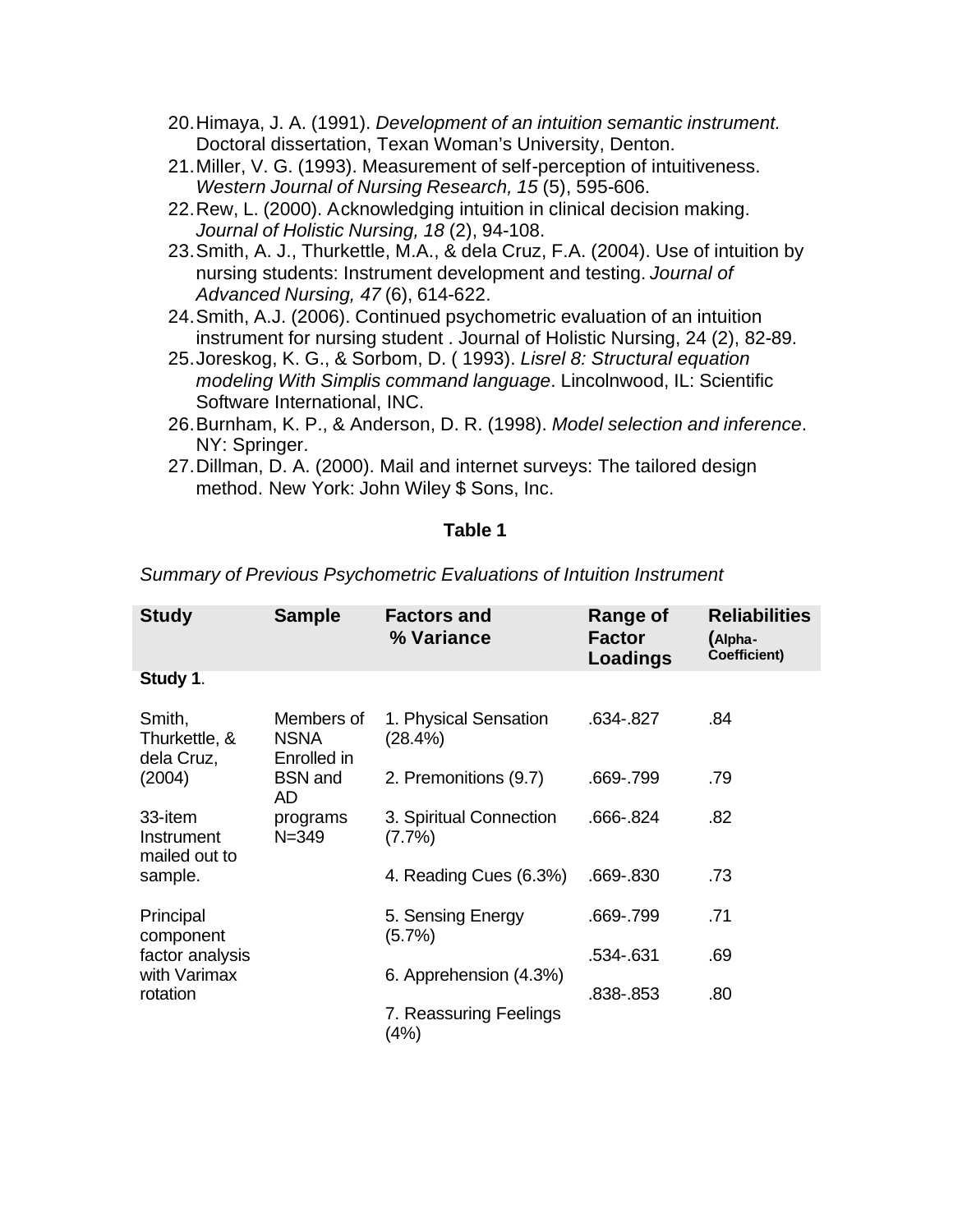## **Study 2.**

| Smith (2006)                                                                                       | Members of<br><b>NSNA</b>                                    | 1. Feelings that<br>Reassure (27.7%)          | .614-.814 | .85 |
|----------------------------------------------------------------------------------------------------|--------------------------------------------------------------|-----------------------------------------------|-----------|-----|
| 32-item<br>Instrument<br>administered at<br><b>NSNA</b> national<br>conference<br><b>Fall 2003</b> | Enrolled in<br><b>BSN</b> and<br>AD<br>programs<br>$N = 326$ | 2. Spiritual Connections<br>$(10.9\%)$        | .626-.846 | .80 |
|                                                                                                    |                                                              | 3. Feelings that Alert<br>$(8.4\%)$           | .627-.807 | .80 |
| Principal<br>component<br>factor analysis<br>with Varimax<br>rotation                              |                                                              | 4. Feeling that Forewarn<br>$(5.8\%)$         | 602-.736  | .75 |
|                                                                                                    |                                                              | 5. Physical Sensations<br>that Alert $(4.7%)$ | .572-.800 | .78 |
|                                                                                                    |                                                              | 6. Reading Physical<br>Cues (4.2%)            | .605-.848 | .73 |

## **Table 2**

### *Reliabilities, Standardized Loadings, Error Variance and R<sup>2</sup> for 7 Factor Model*

| <b>Factors with Items and Alpha Coefficient</b>                | <b>Standardize</b> | Error           | $R^2$ |
|----------------------------------------------------------------|--------------------|-----------------|-------|
|                                                                | d Loadings         | <b>Variance</b> |       |
| (when patient stable or okay)<br><b>Good Feelings</b><br>(.87) |                    |                 |       |
|                                                                |                    |                 |       |
| Calm feeling                                                   | .726               | 0.472           | 0.528 |
| Peaceful feeling                                               | .839               | 0.297           | 0.703 |
| Good feeling                                                   | .891               | 0.206           | 0.794 |
| Feel relieved                                                  | .830               | 0.310           | 0.690 |
| Feel encouraged                                                | .843               | 0.289           | 0.711 |
| <b>Spiritual Connections</b><br>(with a patient)<br>(.85)      |                    |                 |       |
|                                                                |                    |                 |       |
| Connect at soul level                                          | .880               | 0.225           | 0.775 |
| Spiritual connection                                           | .869               | 0.246           | 0.754 |
| Deep connection                                                | .797               | 0.366           | 0.634 |
| Do not need verbal communication for connection                | .710               | 0.496           | 0.504 |
|                                                                |                    |                 |       |
| <b>Reading Cues</b><br>(of patient)<br>(.80)                   |                    |                 |       |
| Read nonverbal body language                                   | .884               | 0.219           | 0.781 |
| Read nonverbal cues                                            | .910               | 0.172           | 0.828 |
| Read patient' expression                                       | .694               | 0.518           | 0.482 |
|                                                                |                    |                 |       |
| <b>Bad Feelings</b><br>(.79)<br>(about patient's condition)    |                    |                 |       |
| Uneasy feeling                                                 | .769               | 0.409           | 0.591 |
| Bad feeling                                                    | .776               | 0.398           | 0.602 |
| Nagging feeling                                                | .685               | 0.530           | 0.470 |
| Persistent feeling                                             | .731               | 0.465           | 0.535 |